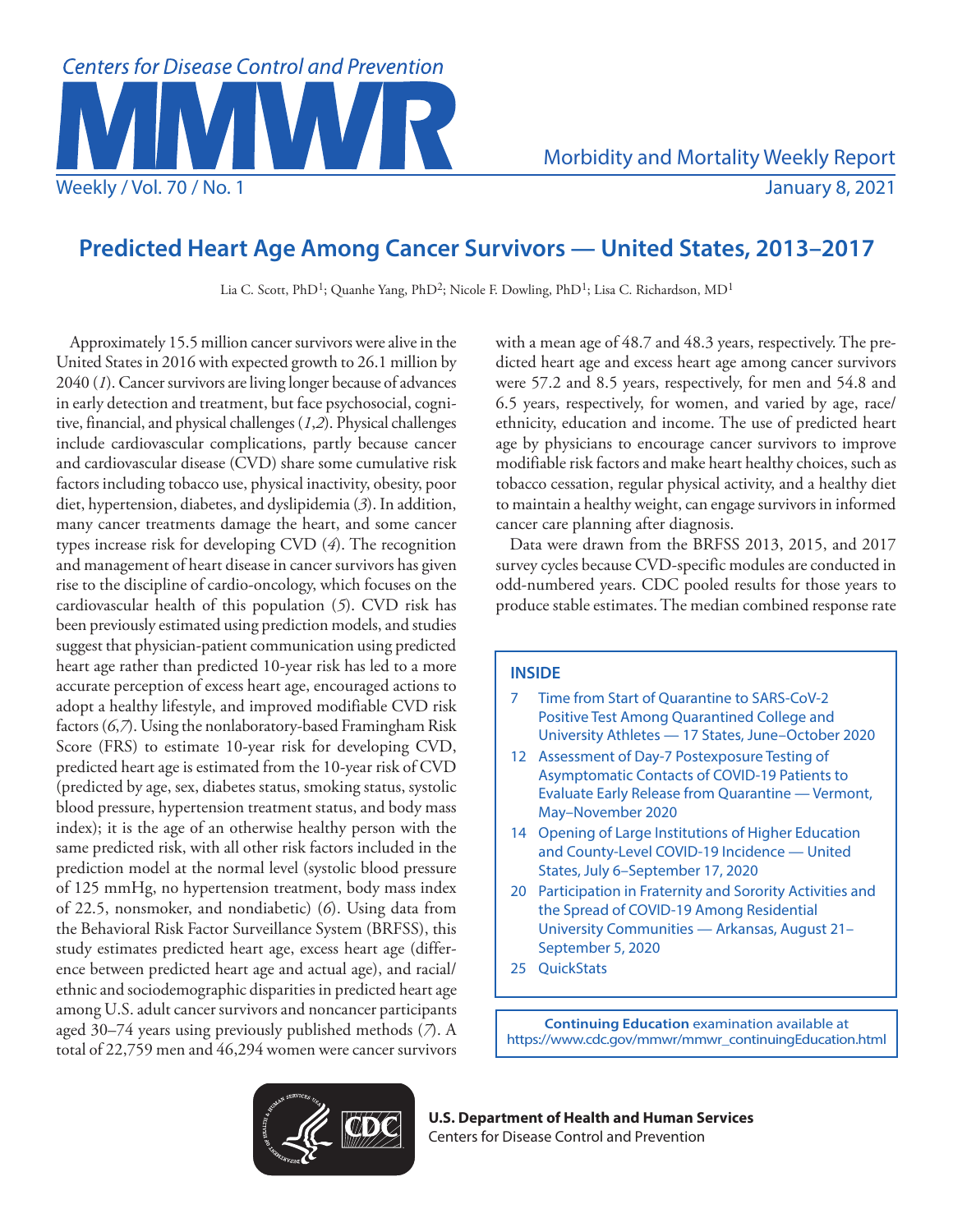across states for each year was 45.9%, 47.2%, and 45.9%. The eligible sample included nonpregnant adults aged 30–74 years, who had no self-reported history of CVD, including coronary heart disease, myocardial infarction, and stroke. Among 1,362,270 BRFSS participants, the following were excluded: 337,836 participants outside the age range, 3,927 who were pregnant, 103,658 with self-reported CVD, and 70,453 with missing covariates for blood pressure prediction. Among the remaining 846,396 participants for the analysis, 69,053 (8.2%) were cancer survivors. Cancer survivors were defined as having answered "yes" to the question "(Ever told) you had any other type of cancer?" (i.e., excluding skin cancer) by a doctor, nurse, or health professional. Exclusions based on cancer type, which can be found in the cancer survivorship module [\(https://www.cdc.gov/brfss/questionnaires/pdf](https://www.cdc.gov/brfss/questionnaires/pdf-ques/2017_BRFSS_Pub_Ques_508_tagged.pdf)[ques/2017\\_BRFSS\\_Pub\\_Ques\\_508\\_tagged.pdf\)](https://www.cdc.gov/brfss/questionnaires/pdf-ques/2017_BRFSS_Pub_Ques_508_tagged.pdf), were not made because the survey included that module for only 2017 and did not survey all states.

To account for the complex sampling design, CDC calculated estimates using weights and strata in SAS (version 9.4; SAS Institute) or SAS-callable SUDAAN (version 11.0; RTI International). Systolic blood pressure was calculated using a previously published method (*8*) with National Health and Nutrition Examination Survey 2011–2012, 2013–2014, and 2015–2016 cycles. Predicted heart age was capped with an upper limit of 100 years (*6*).

Age-adjusted weighted means, prevalences, and 95% confidence intervals were calculated for actual age, predicted heart age, and excess heart age. Prevalence of excess heart age of ≥5 years was calculated by age group, race/ethnicity, educational attainment, and annual household income stratified by sex and cancer-survivor status. Adjusted differences in predicted heart age for cancer-survivor versus noncancer status and racial/ethnic differences in predicted heart age for cancer survivors were calculated using multivariate linear regression. A t-test across all age groups was used to ascertain differences within categories, and pairwise t-tests were used for education, income, and race/ethnicity.

A total of 22,759 men and 46,294 women were cancer survivors, with mean ages of 48.7 and 48.3 years, respectively. The predicted heart age and excess heart age among cancer survivors were 57.2 and 8.5 years, respectively, for men and 54.8 and 6.5 years, respectively, for women. The prevalence of excess heart age ≥5 years was 52.4% for men and 43.6% for women. Among cancer survivors, groups with the highest average excess heart age were those in which persons were aged 60–74 years, were non-Hispanic Black, had less than a high school education, and had <\$35,000 annual household income (excess heart age range =  $11.6 - 14.9$  years for men and  $9.8 - 14.0$  years for women). Prevalence of excess heart age ≥5 years was highest for those aged 60–74 years among both men and women; excess heart age ≥5 years was 3.0 percentage points higher for men and

The *MMWR* series of publications is published by the Center for Surveillance, Epidemiology, and Laboratory Services, Centers for Disease Control and Prevention (CDC), U.S. Department of Health and Human Services, Atlanta, GA 30329-4027.

**Suggested citation:** [Author names; first three, then et al., if more than six.] [Report title]. MMWR Morb Mortal Wkly Rep 2021;70:[inclusive page numbers].

**Centers for Disease Control and Prevention**

Robert R. Redfield, MD, *Director*

Anne Schuchat, MD, *Principal Deputy Director* Ileana Arias, PhD, *Acting Deputy Director for Public Health Science and Surveillance* Rebecca Bunnell, PhD, MEd, *Director, Office of Science*

Jennifer Layden, MD, PhD, *Deputy Director, Office of Science* Michael F. Iademarco, MD, MPH, *Director, Center for Surveillance, Epidemiology, and Laboratory Services* 

#### *MMWR* **Editorial and Production Staff (Weekly)**

Charlotte K. Kent, PhD, MPH, *Editor in Chief*  Jacqueline Gindler, MD, *Editor* Paul Z. Siegel, MD, MPH, *Guest Associate Editor* Mary Dott, MD, MPH, *Online Editor* Terisa F. Rutledge, *Managing Editor*  Teresa M. Hood, MS, *Acting Lead Technical Writer-Editor* Glenn Damon, Soumya Dunworth, PhD, Stacy Simon, MA, Jeffrey D. Sokolow, MA, *Technical Writer-Editors*

> Matthew L. Boulton, MD, MPH Carolyn Brooks, ScD, MA Jay C. Butler, MD Virginia A. Caine, MD Jonathan E. Fielding, MD, MPH, MBA David W. Fleming, MD

Martha F. Boyd, *Lead Visual Information Specialist* Alexander J. Gottardy, Maureen A. Leahy, Julia C. Martinroe, Stephen R. Spriggs, Tong Yang, *Visual Information Specialists* Quang M. Doan, MBA, Phyllis H. King, Terraye M. Starr, Moua Yang, *Information Technology Specialists*

## *MMWR* **Editorial Board**

Timothy F. Jones, MD, *Chairman* Kate Galatas, MPH William E. Halperin, MD, DrPH, MPH Jewel Mullen, MD, MPH, MPA Jeff Niederdeppe, PhD Celeste Philip, MD, MPH Patricia Quinlisk, MD, MPH

Ian Branam, MA, *Acting Lead Health Communication Specialist* Shelton Bartley, MPH, Lowery Johnson, Amanda Ray, Jacqueline N. Sanchez, MS, *Health Communication Specialists* Will Yang, MA, *Visual Information Specialist*

Patrick L. Remington, MD, MPH Carlos Roig, MS, MA William Schaffner, MD Nathaniel Smith, MD, MPH Morgan Bobb Swanson, BS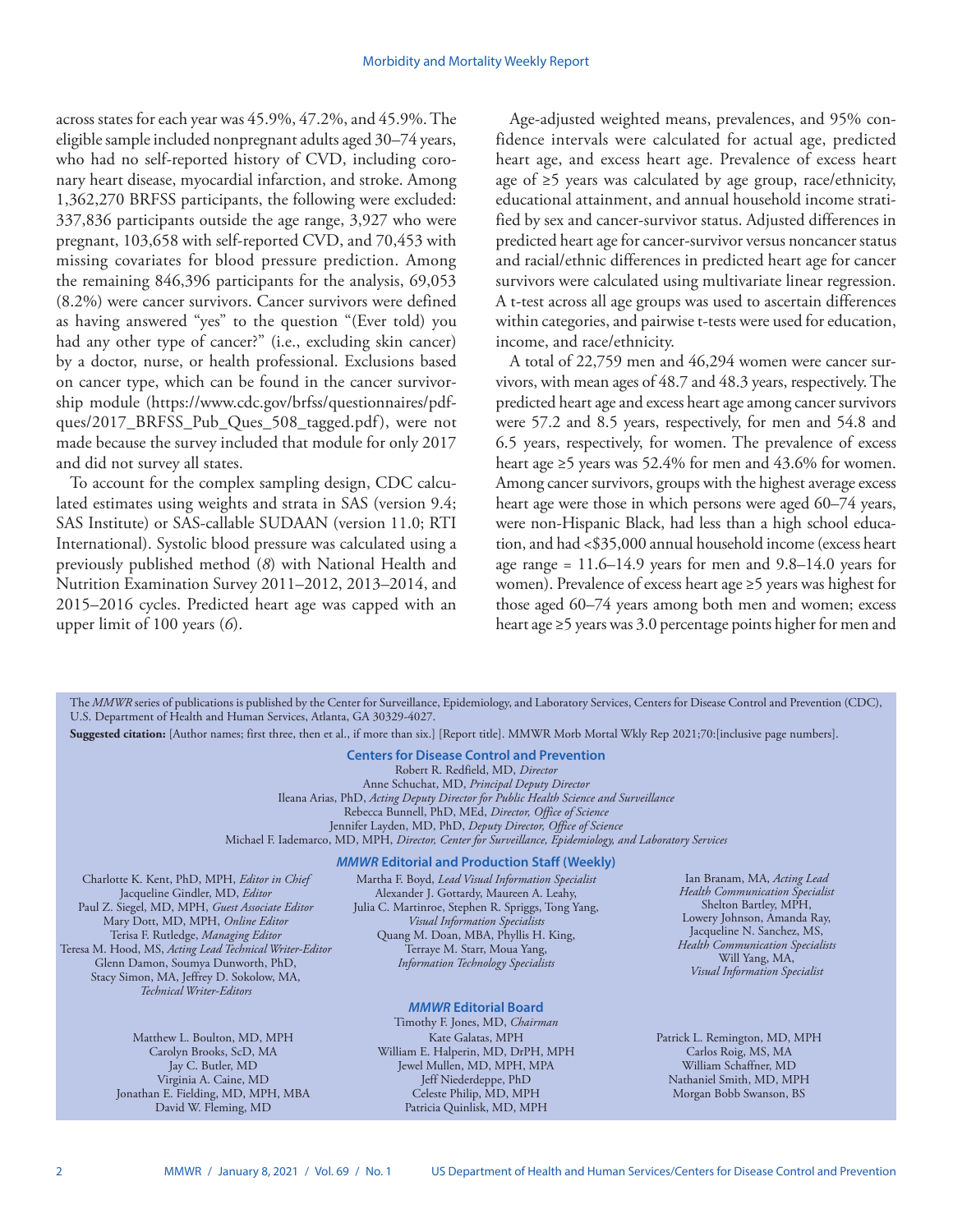6.5 percentage points higher for women among cancer survivors than among noncancer participants (Table 1).

Among men, adjusted difference in excess heart age was higher among lower income cancer survivors and non-Hispanic Black cancer survivors than among noncancer participants. Among women, the adjusted difference in excess heart age decreased with age and was higher among lower education, lower income, non-Hispanic Black, and Hispanic cancer survivors than among noncancer participants (Table 2).

The difference in predicted heart age between Hispanic and non-Hispanic White cancer survivors was small and not statistically significant for most subgroups, as opposed to a much larger and mostly statistically significant difference between Hispanic and non-Hispanic Black survivors. In addition, disparities were larger among female cancer survivors than among male cancer survivors. The adjusted difference in excess heart age between non-Hispanic Black and non-Hispanic White female cancer survivors increased with age, education level, and income (Table 3). Disparities between non-Hispanic Black and non-Hispanic White persons were greater for women (7.4 years) than for men (4.3 years). The largest differences in excess heart age between non-Hispanic

**TABLE 1. Age-adjusted and weighted mean actual age, predicted heart age, and excess heart age; and prevalence of excess heart age ≥5 years, by sex, age, race/ethnicity, education level, and annual household income among cancer survivors aged 30–74 years — Behavioral Risk Factor Surveillance System, United States, 2013, 2015, and 2017**

| Characteristic<br>No. of persons<br>Actual age<br><b>Predicted heart age</b><br>Average excess heart age<br>heart age $\geq$ 5 yrs % (95% CI)<br>Men<br><b>Cancer status</b><br>22,759<br>48.7 (48.5-48.8)<br>57.2 (56.8-57.6)<br>$8.5(8.2 - 8.9)$<br>52.4 (50.2-54.6)<br>Cancer<br>No cancer<br>345,173<br>47.8 (47.8-47.8)<br>$7.9(7.9 - 8.0)$<br>55.7 (55.7-55.8)<br>49.4 (49.1-49.7)<br>Age group, yrs<br>632<br>$30 - 39$<br>35.0 (34.6-35.4)<br>37.9 (37.0-38.8)<br>$2.9(2.2 - 3.6)$<br>27.4 (22.4–33.2)<br>$40 - 49$<br>1,289<br>$7.6(6.7-8.5)$<br>44.9 (44.6-45.1)<br>52.5 (51.6-53.4)<br>51.6 (46.8–56.3)<br>4,400<br>$50 - 59$<br>55.1 (55.0-55.3)<br>66.6 (66.0-67.2)<br>11.5 (10.9-12.0)<br>66.1 (63.5-68.7)<br>$60 - 74$<br>16,438<br>67.2 (67.1-67.3)<br>82.1 (81.7-82.5)<br>14.9 (14.6–15.3)<br>75.3 (74.0-76.6)<br>Race/Ethnicity<br>White, non-Hispanic<br>48.7 (48.5-48.8)<br>$56.7(56.3 - 57.2)$<br>$8.1(7.7 - 8.5)$<br>19,440<br>50.2 (47.8–52.7)<br>Black, non-Hispanic<br>48.7 (48.3-49.1)<br>$60.9(59.6 - 62.3)$<br>$12.3(11.1-13.4)$<br>70.4 (61.6–77.9)<br>1,553<br>Hispanic<br>700<br>48.6 (48.2-49.0)<br>56.9 (55.5 - 58.3)<br>$8.3(7.0-9.5)$<br>51.2 (44.3-58.1)<br>Other<br>1,066<br>48.7 (48.2-49.2)<br>58.1 (56.8-59.5)<br>$9.5(8.1 - 10.8)$<br>57.6 (49.1-65.7)<br><b>Education</b><br>Less than HS<br>48.7 (47.9-49.4)<br>$61.1(59.1 - 63.0)$<br>1,226<br>12.4 (10.9-14.0)<br>68.5 (58.2-77.2)<br>HS<br>5,657<br>58.7 (58.0-59.4)<br>48.6 (48.4-48.9)<br>$10.1(9.4 - 10.7)$<br>$60.9(56.5 - 65.1)$<br>More than HS<br>15,876<br>48.7 (48.5-48.9)<br>55.8 (55.4 - 56.3)<br>$7.1(6.7 - 7.5)$<br>45.7 (43.2-48.3)<br>Annual household income (\$)<br>$<$ 35,000<br>5,922<br>48.6 (48.3-48.9)<br>$60.2(59.3 - 61.1)$<br>$11.6(10.8-12.3)$<br>65.7 (61.0-70.0)<br>$\geq$ 35,000<br>14,355<br>48.7 (48.5-48.9)<br>55.8 (55.4 - 56.3)<br>$7.1(6.7 - 7.5)$<br>46.2 (43.7-48.7)<br>Women<br><b>Cancer status</b><br>Cancer<br>46,294<br>48.3 (48.2-48.4)<br>54.8 (54.5 - 55.0)<br>$6.5(6.2 - 6.7)$<br>43.6 (42.3-44.9)<br>No cancer<br>430,699<br>47.9 (47.9-47.9)<br>$5.3(5.2-5.3)$<br>53.2 (53.1-53.2)<br>37.1 (36.8-37.4)<br>Age group, yrs<br>$30 - 39$<br>2,522<br>34.5 (34.3-34.7)<br>36.0 (35.5 - 36.4)<br>$1.5(1.1-1.9)$<br>24.0 (21.4-26.7)<br>$40 - 49$<br>4,726<br>44.8 (44.7-45.0)<br>49.4 (48.9-49.9)<br>$4.6(4.1 - 5.0)$<br>40.4 (37.4-43.4)<br>$50 - 59$<br>11,408<br>54.6 (54.5-54.7)<br>63.5 (62.9-64.0)<br>$8.9(8.3-9.4)$<br>51.4 (49.4-53.3)<br>$60 - 74$<br>27,638<br>66.8 (66.6–66.9)<br>80.7 (80.4-81.1)<br>14 (13.6–14.3)<br>68.5 (67.3–69.8)<br>Race/Ethnicity<br>White, non-Hispanic<br>39,085<br>48.4 (48.3-48.4)<br>54.2 (53.9-54.4)<br>$5.8(5.6-6.1)$<br>42.2 (40.9-43.5)<br>2,977<br>Black, non-Hispanic<br>48.5 (48.2-48.8)<br>$60.6(59.7-61.5)$<br>$12.1(11.3-12.9)$<br>$62.6(57.9 - 67.2)$<br>Hispanic<br>1,786<br>48.0 (47.7-48.3)<br>54.7 (53.8–55.7)<br>$6.8(5.8 - 7.7)$<br>39.4 (34.5–44.5)<br>2,446<br>Other<br>48.2 (47.9-48.5)<br>54.8 (53.5 - 56.1)<br>$6.6(5.4 - 7.8)$<br>44.0 (38.7–49.5)<br><b>Highest education attained</b><br>Less than HS<br>2,879<br>48.1 (47.9-48.4)<br>59.4 (58.6-60.2)<br>$11.3(10.5-12)$<br>58.9 (54.6-63.1)<br><b>HS</b><br>12,163<br>48.2 (48.0-48.4)<br>56.2 (55.8-56.7)<br>$8.0(7.6 - 8.4)$<br>50.1 (47.6 - 52.7)<br>More than HS<br>31,252<br>48.4 (48.3-48.5)<br>53.3 (53.0-53.6)<br>$4.9(4.6 - 5.2)$<br>37.9 (36.4-39.3)<br>Annual household income (\$)<br>$<$ 35,000<br>16,219<br>48.2 (48.1-48.3)<br>58.0 (57.6-58.4)<br>$9.8(9.4 - 10.2)$<br>56.1 (54.0-58.3)<br>$\geq$ 35,000<br>23,609<br>48.4 (48.3-48.5)<br>52.5 (52.2-52.9)<br>$4.1(3.8-4.4)$<br>34.2 (32.7 - 35.8) |  |  | Prevalence of average excess |  |
|---------------------------------------------------------------------------------------------------------------------------------------------------------------------------------------------------------------------------------------------------------------------------------------------------------------------------------------------------------------------------------------------------------------------------------------------------------------------------------------------------------------------------------------------------------------------------------------------------------------------------------------------------------------------------------------------------------------------------------------------------------------------------------------------------------------------------------------------------------------------------------------------------------------------------------------------------------------------------------------------------------------------------------------------------------------------------------------------------------------------------------------------------------------------------------------------------------------------------------------------------------------------------------------------------------------------------------------------------------------------------------------------------------------------------------------------------------------------------------------------------------------------------------------------------------------------------------------------------------------------------------------------------------------------------------------------------------------------------------------------------------------------------------------------------------------------------------------------------------------------------------------------------------------------------------------------------------------------------------------------------------------------------------------------------------------------------------------------------------------------------------------------------------------------------------------------------------------------------------------------------------------------------------------------------------------------------------------------------------------------------------------------------------------------------------------------------------------------------------------------------------------------------------------------------------------------------------------------------------------------------------------------------------------------------------------------------------------------------------------------------------------------------------------------------------------------------------------------------------------------------------------------------------------------------------------------------------------------------------------------------------------------------------------------------------------------------------------------------------------------------------------------------------------------------------------------------------------------------------------------------------------------------------------------------------------------------------------------------------------------------------------------------------------------------------------------------------------------------------------------------------------------------------------------------------------------------------------------------------------------------------------------------------------------------------|--|--|------------------------------|--|
|                                                                                                                                                                                                                                                                                                                                                                                                                                                                                                                                                                                                                                                                                                                                                                                                                                                                                                                                                                                                                                                                                                                                                                                                                                                                                                                                                                                                                                                                                                                                                                                                                                                                                                                                                                                                                                                                                                                                                                                                                                                                                                                                                                                                                                                                                                                                                                                                                                                                                                                                                                                                                                                                                                                                                                                                                                                                                                                                                                                                                                                                                                                                                                                                                                                                                                                                                                                                                                                                                                                                                                                                                                                                                 |  |  |                              |  |
|                                                                                                                                                                                                                                                                                                                                                                                                                                                                                                                                                                                                                                                                                                                                                                                                                                                                                                                                                                                                                                                                                                                                                                                                                                                                                                                                                                                                                                                                                                                                                                                                                                                                                                                                                                                                                                                                                                                                                                                                                                                                                                                                                                                                                                                                                                                                                                                                                                                                                                                                                                                                                                                                                                                                                                                                                                                                                                                                                                                                                                                                                                                                                                                                                                                                                                                                                                                                                                                                                                                                                                                                                                                                                 |  |  |                              |  |
|                                                                                                                                                                                                                                                                                                                                                                                                                                                                                                                                                                                                                                                                                                                                                                                                                                                                                                                                                                                                                                                                                                                                                                                                                                                                                                                                                                                                                                                                                                                                                                                                                                                                                                                                                                                                                                                                                                                                                                                                                                                                                                                                                                                                                                                                                                                                                                                                                                                                                                                                                                                                                                                                                                                                                                                                                                                                                                                                                                                                                                                                                                                                                                                                                                                                                                                                                                                                                                                                                                                                                                                                                                                                                 |  |  |                              |  |
|                                                                                                                                                                                                                                                                                                                                                                                                                                                                                                                                                                                                                                                                                                                                                                                                                                                                                                                                                                                                                                                                                                                                                                                                                                                                                                                                                                                                                                                                                                                                                                                                                                                                                                                                                                                                                                                                                                                                                                                                                                                                                                                                                                                                                                                                                                                                                                                                                                                                                                                                                                                                                                                                                                                                                                                                                                                                                                                                                                                                                                                                                                                                                                                                                                                                                                                                                                                                                                                                                                                                                                                                                                                                                 |  |  |                              |  |
|                                                                                                                                                                                                                                                                                                                                                                                                                                                                                                                                                                                                                                                                                                                                                                                                                                                                                                                                                                                                                                                                                                                                                                                                                                                                                                                                                                                                                                                                                                                                                                                                                                                                                                                                                                                                                                                                                                                                                                                                                                                                                                                                                                                                                                                                                                                                                                                                                                                                                                                                                                                                                                                                                                                                                                                                                                                                                                                                                                                                                                                                                                                                                                                                                                                                                                                                                                                                                                                                                                                                                                                                                                                                                 |  |  |                              |  |
|                                                                                                                                                                                                                                                                                                                                                                                                                                                                                                                                                                                                                                                                                                                                                                                                                                                                                                                                                                                                                                                                                                                                                                                                                                                                                                                                                                                                                                                                                                                                                                                                                                                                                                                                                                                                                                                                                                                                                                                                                                                                                                                                                                                                                                                                                                                                                                                                                                                                                                                                                                                                                                                                                                                                                                                                                                                                                                                                                                                                                                                                                                                                                                                                                                                                                                                                                                                                                                                                                                                                                                                                                                                                                 |  |  |                              |  |
|                                                                                                                                                                                                                                                                                                                                                                                                                                                                                                                                                                                                                                                                                                                                                                                                                                                                                                                                                                                                                                                                                                                                                                                                                                                                                                                                                                                                                                                                                                                                                                                                                                                                                                                                                                                                                                                                                                                                                                                                                                                                                                                                                                                                                                                                                                                                                                                                                                                                                                                                                                                                                                                                                                                                                                                                                                                                                                                                                                                                                                                                                                                                                                                                                                                                                                                                                                                                                                                                                                                                                                                                                                                                                 |  |  |                              |  |
|                                                                                                                                                                                                                                                                                                                                                                                                                                                                                                                                                                                                                                                                                                                                                                                                                                                                                                                                                                                                                                                                                                                                                                                                                                                                                                                                                                                                                                                                                                                                                                                                                                                                                                                                                                                                                                                                                                                                                                                                                                                                                                                                                                                                                                                                                                                                                                                                                                                                                                                                                                                                                                                                                                                                                                                                                                                                                                                                                                                                                                                                                                                                                                                                                                                                                                                                                                                                                                                                                                                                                                                                                                                                                 |  |  |                              |  |
|                                                                                                                                                                                                                                                                                                                                                                                                                                                                                                                                                                                                                                                                                                                                                                                                                                                                                                                                                                                                                                                                                                                                                                                                                                                                                                                                                                                                                                                                                                                                                                                                                                                                                                                                                                                                                                                                                                                                                                                                                                                                                                                                                                                                                                                                                                                                                                                                                                                                                                                                                                                                                                                                                                                                                                                                                                                                                                                                                                                                                                                                                                                                                                                                                                                                                                                                                                                                                                                                                                                                                                                                                                                                                 |  |  |                              |  |
|                                                                                                                                                                                                                                                                                                                                                                                                                                                                                                                                                                                                                                                                                                                                                                                                                                                                                                                                                                                                                                                                                                                                                                                                                                                                                                                                                                                                                                                                                                                                                                                                                                                                                                                                                                                                                                                                                                                                                                                                                                                                                                                                                                                                                                                                                                                                                                                                                                                                                                                                                                                                                                                                                                                                                                                                                                                                                                                                                                                                                                                                                                                                                                                                                                                                                                                                                                                                                                                                                                                                                                                                                                                                                 |  |  |                              |  |
|                                                                                                                                                                                                                                                                                                                                                                                                                                                                                                                                                                                                                                                                                                                                                                                                                                                                                                                                                                                                                                                                                                                                                                                                                                                                                                                                                                                                                                                                                                                                                                                                                                                                                                                                                                                                                                                                                                                                                                                                                                                                                                                                                                                                                                                                                                                                                                                                                                                                                                                                                                                                                                                                                                                                                                                                                                                                                                                                                                                                                                                                                                                                                                                                                                                                                                                                                                                                                                                                                                                                                                                                                                                                                 |  |  |                              |  |
|                                                                                                                                                                                                                                                                                                                                                                                                                                                                                                                                                                                                                                                                                                                                                                                                                                                                                                                                                                                                                                                                                                                                                                                                                                                                                                                                                                                                                                                                                                                                                                                                                                                                                                                                                                                                                                                                                                                                                                                                                                                                                                                                                                                                                                                                                                                                                                                                                                                                                                                                                                                                                                                                                                                                                                                                                                                                                                                                                                                                                                                                                                                                                                                                                                                                                                                                                                                                                                                                                                                                                                                                                                                                                 |  |  |                              |  |
|                                                                                                                                                                                                                                                                                                                                                                                                                                                                                                                                                                                                                                                                                                                                                                                                                                                                                                                                                                                                                                                                                                                                                                                                                                                                                                                                                                                                                                                                                                                                                                                                                                                                                                                                                                                                                                                                                                                                                                                                                                                                                                                                                                                                                                                                                                                                                                                                                                                                                                                                                                                                                                                                                                                                                                                                                                                                                                                                                                                                                                                                                                                                                                                                                                                                                                                                                                                                                                                                                                                                                                                                                                                                                 |  |  |                              |  |
|                                                                                                                                                                                                                                                                                                                                                                                                                                                                                                                                                                                                                                                                                                                                                                                                                                                                                                                                                                                                                                                                                                                                                                                                                                                                                                                                                                                                                                                                                                                                                                                                                                                                                                                                                                                                                                                                                                                                                                                                                                                                                                                                                                                                                                                                                                                                                                                                                                                                                                                                                                                                                                                                                                                                                                                                                                                                                                                                                                                                                                                                                                                                                                                                                                                                                                                                                                                                                                                                                                                                                                                                                                                                                 |  |  |                              |  |
|                                                                                                                                                                                                                                                                                                                                                                                                                                                                                                                                                                                                                                                                                                                                                                                                                                                                                                                                                                                                                                                                                                                                                                                                                                                                                                                                                                                                                                                                                                                                                                                                                                                                                                                                                                                                                                                                                                                                                                                                                                                                                                                                                                                                                                                                                                                                                                                                                                                                                                                                                                                                                                                                                                                                                                                                                                                                                                                                                                                                                                                                                                                                                                                                                                                                                                                                                                                                                                                                                                                                                                                                                                                                                 |  |  |                              |  |
|                                                                                                                                                                                                                                                                                                                                                                                                                                                                                                                                                                                                                                                                                                                                                                                                                                                                                                                                                                                                                                                                                                                                                                                                                                                                                                                                                                                                                                                                                                                                                                                                                                                                                                                                                                                                                                                                                                                                                                                                                                                                                                                                                                                                                                                                                                                                                                                                                                                                                                                                                                                                                                                                                                                                                                                                                                                                                                                                                                                                                                                                                                                                                                                                                                                                                                                                                                                                                                                                                                                                                                                                                                                                                 |  |  |                              |  |
|                                                                                                                                                                                                                                                                                                                                                                                                                                                                                                                                                                                                                                                                                                                                                                                                                                                                                                                                                                                                                                                                                                                                                                                                                                                                                                                                                                                                                                                                                                                                                                                                                                                                                                                                                                                                                                                                                                                                                                                                                                                                                                                                                                                                                                                                                                                                                                                                                                                                                                                                                                                                                                                                                                                                                                                                                                                                                                                                                                                                                                                                                                                                                                                                                                                                                                                                                                                                                                                                                                                                                                                                                                                                                 |  |  |                              |  |
|                                                                                                                                                                                                                                                                                                                                                                                                                                                                                                                                                                                                                                                                                                                                                                                                                                                                                                                                                                                                                                                                                                                                                                                                                                                                                                                                                                                                                                                                                                                                                                                                                                                                                                                                                                                                                                                                                                                                                                                                                                                                                                                                                                                                                                                                                                                                                                                                                                                                                                                                                                                                                                                                                                                                                                                                                                                                                                                                                                                                                                                                                                                                                                                                                                                                                                                                                                                                                                                                                                                                                                                                                                                                                 |  |  |                              |  |
|                                                                                                                                                                                                                                                                                                                                                                                                                                                                                                                                                                                                                                                                                                                                                                                                                                                                                                                                                                                                                                                                                                                                                                                                                                                                                                                                                                                                                                                                                                                                                                                                                                                                                                                                                                                                                                                                                                                                                                                                                                                                                                                                                                                                                                                                                                                                                                                                                                                                                                                                                                                                                                                                                                                                                                                                                                                                                                                                                                                                                                                                                                                                                                                                                                                                                                                                                                                                                                                                                                                                                                                                                                                                                 |  |  |                              |  |
|                                                                                                                                                                                                                                                                                                                                                                                                                                                                                                                                                                                                                                                                                                                                                                                                                                                                                                                                                                                                                                                                                                                                                                                                                                                                                                                                                                                                                                                                                                                                                                                                                                                                                                                                                                                                                                                                                                                                                                                                                                                                                                                                                                                                                                                                                                                                                                                                                                                                                                                                                                                                                                                                                                                                                                                                                                                                                                                                                                                                                                                                                                                                                                                                                                                                                                                                                                                                                                                                                                                                                                                                                                                                                 |  |  |                              |  |
|                                                                                                                                                                                                                                                                                                                                                                                                                                                                                                                                                                                                                                                                                                                                                                                                                                                                                                                                                                                                                                                                                                                                                                                                                                                                                                                                                                                                                                                                                                                                                                                                                                                                                                                                                                                                                                                                                                                                                                                                                                                                                                                                                                                                                                                                                                                                                                                                                                                                                                                                                                                                                                                                                                                                                                                                                                                                                                                                                                                                                                                                                                                                                                                                                                                                                                                                                                                                                                                                                                                                                                                                                                                                                 |  |  |                              |  |
|                                                                                                                                                                                                                                                                                                                                                                                                                                                                                                                                                                                                                                                                                                                                                                                                                                                                                                                                                                                                                                                                                                                                                                                                                                                                                                                                                                                                                                                                                                                                                                                                                                                                                                                                                                                                                                                                                                                                                                                                                                                                                                                                                                                                                                                                                                                                                                                                                                                                                                                                                                                                                                                                                                                                                                                                                                                                                                                                                                                                                                                                                                                                                                                                                                                                                                                                                                                                                                                                                                                                                                                                                                                                                 |  |  |                              |  |
|                                                                                                                                                                                                                                                                                                                                                                                                                                                                                                                                                                                                                                                                                                                                                                                                                                                                                                                                                                                                                                                                                                                                                                                                                                                                                                                                                                                                                                                                                                                                                                                                                                                                                                                                                                                                                                                                                                                                                                                                                                                                                                                                                                                                                                                                                                                                                                                                                                                                                                                                                                                                                                                                                                                                                                                                                                                                                                                                                                                                                                                                                                                                                                                                                                                                                                                                                                                                                                                                                                                                                                                                                                                                                 |  |  |                              |  |
|                                                                                                                                                                                                                                                                                                                                                                                                                                                                                                                                                                                                                                                                                                                                                                                                                                                                                                                                                                                                                                                                                                                                                                                                                                                                                                                                                                                                                                                                                                                                                                                                                                                                                                                                                                                                                                                                                                                                                                                                                                                                                                                                                                                                                                                                                                                                                                                                                                                                                                                                                                                                                                                                                                                                                                                                                                                                                                                                                                                                                                                                                                                                                                                                                                                                                                                                                                                                                                                                                                                                                                                                                                                                                 |  |  |                              |  |
|                                                                                                                                                                                                                                                                                                                                                                                                                                                                                                                                                                                                                                                                                                                                                                                                                                                                                                                                                                                                                                                                                                                                                                                                                                                                                                                                                                                                                                                                                                                                                                                                                                                                                                                                                                                                                                                                                                                                                                                                                                                                                                                                                                                                                                                                                                                                                                                                                                                                                                                                                                                                                                                                                                                                                                                                                                                                                                                                                                                                                                                                                                                                                                                                                                                                                                                                                                                                                                                                                                                                                                                                                                                                                 |  |  |                              |  |
|                                                                                                                                                                                                                                                                                                                                                                                                                                                                                                                                                                                                                                                                                                                                                                                                                                                                                                                                                                                                                                                                                                                                                                                                                                                                                                                                                                                                                                                                                                                                                                                                                                                                                                                                                                                                                                                                                                                                                                                                                                                                                                                                                                                                                                                                                                                                                                                                                                                                                                                                                                                                                                                                                                                                                                                                                                                                                                                                                                                                                                                                                                                                                                                                                                                                                                                                                                                                                                                                                                                                                                                                                                                                                 |  |  |                              |  |
|                                                                                                                                                                                                                                                                                                                                                                                                                                                                                                                                                                                                                                                                                                                                                                                                                                                                                                                                                                                                                                                                                                                                                                                                                                                                                                                                                                                                                                                                                                                                                                                                                                                                                                                                                                                                                                                                                                                                                                                                                                                                                                                                                                                                                                                                                                                                                                                                                                                                                                                                                                                                                                                                                                                                                                                                                                                                                                                                                                                                                                                                                                                                                                                                                                                                                                                                                                                                                                                                                                                                                                                                                                                                                 |  |  |                              |  |
|                                                                                                                                                                                                                                                                                                                                                                                                                                                                                                                                                                                                                                                                                                                                                                                                                                                                                                                                                                                                                                                                                                                                                                                                                                                                                                                                                                                                                                                                                                                                                                                                                                                                                                                                                                                                                                                                                                                                                                                                                                                                                                                                                                                                                                                                                                                                                                                                                                                                                                                                                                                                                                                                                                                                                                                                                                                                                                                                                                                                                                                                                                                                                                                                                                                                                                                                                                                                                                                                                                                                                                                                                                                                                 |  |  |                              |  |
|                                                                                                                                                                                                                                                                                                                                                                                                                                                                                                                                                                                                                                                                                                                                                                                                                                                                                                                                                                                                                                                                                                                                                                                                                                                                                                                                                                                                                                                                                                                                                                                                                                                                                                                                                                                                                                                                                                                                                                                                                                                                                                                                                                                                                                                                                                                                                                                                                                                                                                                                                                                                                                                                                                                                                                                                                                                                                                                                                                                                                                                                                                                                                                                                                                                                                                                                                                                                                                                                                                                                                                                                                                                                                 |  |  |                              |  |
|                                                                                                                                                                                                                                                                                                                                                                                                                                                                                                                                                                                                                                                                                                                                                                                                                                                                                                                                                                                                                                                                                                                                                                                                                                                                                                                                                                                                                                                                                                                                                                                                                                                                                                                                                                                                                                                                                                                                                                                                                                                                                                                                                                                                                                                                                                                                                                                                                                                                                                                                                                                                                                                                                                                                                                                                                                                                                                                                                                                                                                                                                                                                                                                                                                                                                                                                                                                                                                                                                                                                                                                                                                                                                 |  |  |                              |  |
|                                                                                                                                                                                                                                                                                                                                                                                                                                                                                                                                                                                                                                                                                                                                                                                                                                                                                                                                                                                                                                                                                                                                                                                                                                                                                                                                                                                                                                                                                                                                                                                                                                                                                                                                                                                                                                                                                                                                                                                                                                                                                                                                                                                                                                                                                                                                                                                                                                                                                                                                                                                                                                                                                                                                                                                                                                                                                                                                                                                                                                                                                                                                                                                                                                                                                                                                                                                                                                                                                                                                                                                                                                                                                 |  |  |                              |  |
|                                                                                                                                                                                                                                                                                                                                                                                                                                                                                                                                                                                                                                                                                                                                                                                                                                                                                                                                                                                                                                                                                                                                                                                                                                                                                                                                                                                                                                                                                                                                                                                                                                                                                                                                                                                                                                                                                                                                                                                                                                                                                                                                                                                                                                                                                                                                                                                                                                                                                                                                                                                                                                                                                                                                                                                                                                                                                                                                                                                                                                                                                                                                                                                                                                                                                                                                                                                                                                                                                                                                                                                                                                                                                 |  |  |                              |  |
|                                                                                                                                                                                                                                                                                                                                                                                                                                                                                                                                                                                                                                                                                                                                                                                                                                                                                                                                                                                                                                                                                                                                                                                                                                                                                                                                                                                                                                                                                                                                                                                                                                                                                                                                                                                                                                                                                                                                                                                                                                                                                                                                                                                                                                                                                                                                                                                                                                                                                                                                                                                                                                                                                                                                                                                                                                                                                                                                                                                                                                                                                                                                                                                                                                                                                                                                                                                                                                                                                                                                                                                                                                                                                 |  |  |                              |  |
|                                                                                                                                                                                                                                                                                                                                                                                                                                                                                                                                                                                                                                                                                                                                                                                                                                                                                                                                                                                                                                                                                                                                                                                                                                                                                                                                                                                                                                                                                                                                                                                                                                                                                                                                                                                                                                                                                                                                                                                                                                                                                                                                                                                                                                                                                                                                                                                                                                                                                                                                                                                                                                                                                                                                                                                                                                                                                                                                                                                                                                                                                                                                                                                                                                                                                                                                                                                                                                                                                                                                                                                                                                                                                 |  |  |                              |  |
|                                                                                                                                                                                                                                                                                                                                                                                                                                                                                                                                                                                                                                                                                                                                                                                                                                                                                                                                                                                                                                                                                                                                                                                                                                                                                                                                                                                                                                                                                                                                                                                                                                                                                                                                                                                                                                                                                                                                                                                                                                                                                                                                                                                                                                                                                                                                                                                                                                                                                                                                                                                                                                                                                                                                                                                                                                                                                                                                                                                                                                                                                                                                                                                                                                                                                                                                                                                                                                                                                                                                                                                                                                                                                 |  |  |                              |  |
|                                                                                                                                                                                                                                                                                                                                                                                                                                                                                                                                                                                                                                                                                                                                                                                                                                                                                                                                                                                                                                                                                                                                                                                                                                                                                                                                                                                                                                                                                                                                                                                                                                                                                                                                                                                                                                                                                                                                                                                                                                                                                                                                                                                                                                                                                                                                                                                                                                                                                                                                                                                                                                                                                                                                                                                                                                                                                                                                                                                                                                                                                                                                                                                                                                                                                                                                                                                                                                                                                                                                                                                                                                                                                 |  |  |                              |  |
|                                                                                                                                                                                                                                                                                                                                                                                                                                                                                                                                                                                                                                                                                                                                                                                                                                                                                                                                                                                                                                                                                                                                                                                                                                                                                                                                                                                                                                                                                                                                                                                                                                                                                                                                                                                                                                                                                                                                                                                                                                                                                                                                                                                                                                                                                                                                                                                                                                                                                                                                                                                                                                                                                                                                                                                                                                                                                                                                                                                                                                                                                                                                                                                                                                                                                                                                                                                                                                                                                                                                                                                                                                                                                 |  |  |                              |  |
|                                                                                                                                                                                                                                                                                                                                                                                                                                                                                                                                                                                                                                                                                                                                                                                                                                                                                                                                                                                                                                                                                                                                                                                                                                                                                                                                                                                                                                                                                                                                                                                                                                                                                                                                                                                                                                                                                                                                                                                                                                                                                                                                                                                                                                                                                                                                                                                                                                                                                                                                                                                                                                                                                                                                                                                                                                                                                                                                                                                                                                                                                                                                                                                                                                                                                                                                                                                                                                                                                                                                                                                                                                                                                 |  |  |                              |  |
|                                                                                                                                                                                                                                                                                                                                                                                                                                                                                                                                                                                                                                                                                                                                                                                                                                                                                                                                                                                                                                                                                                                                                                                                                                                                                                                                                                                                                                                                                                                                                                                                                                                                                                                                                                                                                                                                                                                                                                                                                                                                                                                                                                                                                                                                                                                                                                                                                                                                                                                                                                                                                                                                                                                                                                                                                                                                                                                                                                                                                                                                                                                                                                                                                                                                                                                                                                                                                                                                                                                                                                                                                                                                                 |  |  |                              |  |
|                                                                                                                                                                                                                                                                                                                                                                                                                                                                                                                                                                                                                                                                                                                                                                                                                                                                                                                                                                                                                                                                                                                                                                                                                                                                                                                                                                                                                                                                                                                                                                                                                                                                                                                                                                                                                                                                                                                                                                                                                                                                                                                                                                                                                                                                                                                                                                                                                                                                                                                                                                                                                                                                                                                                                                                                                                                                                                                                                                                                                                                                                                                                                                                                                                                                                                                                                                                                                                                                                                                                                                                                                                                                                 |  |  |                              |  |
|                                                                                                                                                                                                                                                                                                                                                                                                                                                                                                                                                                                                                                                                                                                                                                                                                                                                                                                                                                                                                                                                                                                                                                                                                                                                                                                                                                                                                                                                                                                                                                                                                                                                                                                                                                                                                                                                                                                                                                                                                                                                                                                                                                                                                                                                                                                                                                                                                                                                                                                                                                                                                                                                                                                                                                                                                                                                                                                                                                                                                                                                                                                                                                                                                                                                                                                                                                                                                                                                                                                                                                                                                                                                                 |  |  |                              |  |
|                                                                                                                                                                                                                                                                                                                                                                                                                                                                                                                                                                                                                                                                                                                                                                                                                                                                                                                                                                                                                                                                                                                                                                                                                                                                                                                                                                                                                                                                                                                                                                                                                                                                                                                                                                                                                                                                                                                                                                                                                                                                                                                                                                                                                                                                                                                                                                                                                                                                                                                                                                                                                                                                                                                                                                                                                                                                                                                                                                                                                                                                                                                                                                                                                                                                                                                                                                                                                                                                                                                                                                                                                                                                                 |  |  |                              |  |
|                                                                                                                                                                                                                                                                                                                                                                                                                                                                                                                                                                                                                                                                                                                                                                                                                                                                                                                                                                                                                                                                                                                                                                                                                                                                                                                                                                                                                                                                                                                                                                                                                                                                                                                                                                                                                                                                                                                                                                                                                                                                                                                                                                                                                                                                                                                                                                                                                                                                                                                                                                                                                                                                                                                                                                                                                                                                                                                                                                                                                                                                                                                                                                                                                                                                                                                                                                                                                                                                                                                                                                                                                                                                                 |  |  |                              |  |

**Abbreviations:** CI = confidence interval; HS = high school.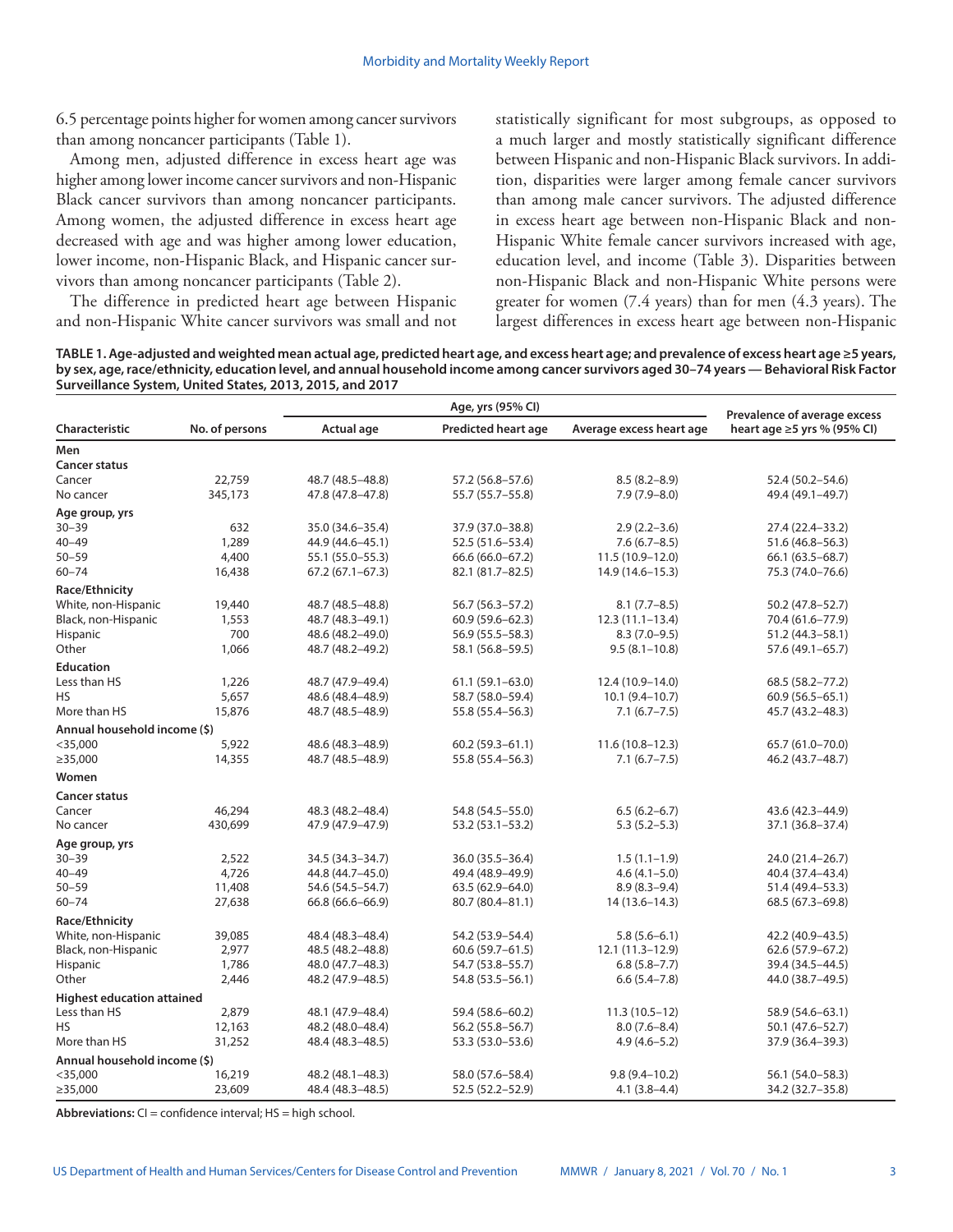**TABLE 2. Adjusted difference in excess heart age and 95% confidence intervals (CIs) comparing cancer versus noncancer group by sex, age, race/ethnicity, education level, and annual household income for adults aged 30–74 years—Behavioral Risk Factor Surveillance System, United States, 2013, 2015, and 2017**

|                                             | Difference* in excess heart age, yrs (95% CI) |                             |  |  |  |
|---------------------------------------------|-----------------------------------------------|-----------------------------|--|--|--|
| Characteristic                              | Men                                           | Women                       |  |  |  |
| Total <sup>+</sup>                          | $0.7(0.4 \text{ to } 1.0)$                    | $0.6$ (0.3 to 0.8)          |  |  |  |
| Age group, yrs <sup>§</sup>                 |                                               |                             |  |  |  |
| $30 - 39$                                   | $-0.3$ ( $-1.0$ to 0.4)                       | 1.5(1.1 to 1.9)             |  |  |  |
| $40 - 49$                                   | 1.6 (0.8 to 2.5)                              | 1.3 (0.8 to 1.8)            |  |  |  |
| $50 - 59$                                   | $0.8$ (0.3 to 1.4)                            | $0.6$ (0.1 to 1.2)          |  |  |  |
| $60 - 74$                                   | $0.6$ (0.2 to 0.9)                            | $0.1$ (-0.3 to 0.4)         |  |  |  |
| P-value <sup>¶</sup>                        | 0.16                                          | < 0.001                     |  |  |  |
| Highest education attained**, <sup>††</sup> |                                               |                             |  |  |  |
| Less than HS                                | 1.6 (0.4 to 2.7)                              | $1.4$ (0.5 to 2.3)          |  |  |  |
| <b>HS</b>                                   | $0.8$ (0.3 to 1.3)                            | $0.4$ (-0.1 to 0.8)         |  |  |  |
| More than HS                                | $0.5$ (0.2 to 0.8)                            | $0.5$ (0.2 to 0.8)          |  |  |  |
| Annual household income (\$) <sup>55</sup>  |                                               |                             |  |  |  |
| $<$ 35,000                                  | 1.5(0.9 to 2)                                 | 1.1 $(0.7 \text{ to } 1.5)$ |  |  |  |
| ≥35,000                                     | $0.4$ (0.1 to 0.7)                            | $0.3$ (-0.1 to 0.6)         |  |  |  |
| P-value <sup>¶¶</sup>                       | < 0.001                                       | 0.001                       |  |  |  |
| Race/Ethnicity***, <sup>†††</sup>           |                                               |                             |  |  |  |
| White, non-Hispanic                         | $0.4$ (0.1 to 0.7)                            | $0.2$ (0.0 to 0.4)          |  |  |  |
| Black, non-Hispanic                         | 1.8 (0.9 to 2.7)                              | 2.3 (1.3 to 3.3)            |  |  |  |
| Hispanic                                    | $0.9$ (-0.5 to 2.2)                           | 1.2 (0.1 to 2.3)            |  |  |  |
| Other, non-Hispanic                         | $2.1$ (0.6 to 3.6)                            | 1.9 (0.4 to 3.4)            |  |  |  |

**Abbreviation:** HS = high school.

\* Difference was calculated as excess heart age among noncancer participants subtracted from excess heart age among cancer survivors.

† Adjusted for age, education, and annual household income.

- § Adjusted for age, education, and annual household income, with an interaction term of age-by-cancer status to estimate cancer status difference in excess heart age by age group.
- ¶ P-value based on t-tests across the age group.
- \*\* Adjusted for age, education, and annual household income, with an interaction term of education-by-cancer status to estimate cancer status difference in excess heart age by education group.
- †† Based on pairwise t-tests, the following comparisons were significantly different: less than high school versus high school ( $p = 0.25$  for men;  $p = 0.04$ for women); less than high school versus more than high school ( $p = 0.07$ for men;  $p = 0.06$  for women).
- §§ Adjusted for age, education, and annual household income, with an interaction term of annual household income-by-cancer status to estimate cancer status difference in excess heart age by household income level.
- ¶¶ P-value based on pairwise t-tests.
- \*\*\* Adjusted for age, education, and annual household income, with an interaction term of race/ethnicity-by-cancer status to estimate cancer status difference in excess heart age by race/ethnicity.
- ††† Based on pairwise t-tests, statistical significance was established as p<0.05. The p-values for each comparison were as follows: White, non-Hispanic versus Black, non-Hispanic ( $p = 0$  for men;  $p = 0.001$  for women); White, non-Hispanic versus Hispanic ( $p = 0.53$  for men;  $p = 0.08$  for women); White, non-Hispanic versus other ( $p = 0.03$  for men and  $p = 0.02$  for women); Black, non-Hispanic versus Hispanic: ( $p = 0.24$  for men;  $p = 0.14$  for women); Black, non-Hispanic versus other ( $p = 0.76$  for men;  $p = 0.70$  for women); Hispanic versus other: ( $p = 0.23$  for men;  $p = 0.43$  for women).

Black and non-Hispanic White women were among those aged 50–59 years (9.2 years) and 60–74 years (8.8 years). Excess heart age differences for each education level were greater for non-Hispanic Black women, with the largest difference occurring for the highest education level (more than high school). Among non-Hispanic Black and non-Hispanic White women

## **Summary**

#### What is already known about this topic?

Cancer and cardiovascular disease (CVD) share long-term risk factors. Physician-patient communication using heart age has been effective in motivating patients to improve modifiable CVD risk factors.

## What is added by this report?

The predicted heart age and excess heart age among cancer survivors were 57.2 and 8.5 years, respectively, for men and 54.8 and 6.5 years, respectively, for women, and varied by age, race/ ethnicity, education, and income. The prevalence of excess heart age ≥5 years was higher among men, cancer survivors with lower income and lower educational attainment, and non-Hispanic Black cancer survivors, particularly women.

# What are the implications for public health practice?

Health care providers should counsel cancer survivors about ways to reduce modifiable shared risk factors such as tobacco use, physical inactivity, poor diet, hypertension, and obesity that contribute to excess heart age.

with annual household income >\$35,000, the difference in excess heart age was 2.4 years higher than that among those with lesser income. Overall, excess heart age is similar among Hispanic and non-Hispanic White cancer survivors, and higher for non-Hispanic Black survivors (Table 3).

# **Discussion**

In this study, both excess heart age and prevalence of excess heart age ≥5 years were higher among cancer survivors than among noncancer participants. Consistent with previous findings, the prevalence of excess heart age was larger among men than among women; however, racial disparities among women were larger than those among men (*7*).

This study also confirms previous findings that few adults meet ideal cardiovascular health metrics, such as not smoking, having normal body mass index, being physically active, eating a healthy diet, and having normal levels of total cholesterol and blood pressure, resulting in excess heart age ≥5 years (*9*). As cancer survivors live longer, more attention can be focused on modifiable risk factors that affect both cancer and CVD (*1*,*2*,*5*). In this study, the prevalence of excess heart age ≥5 years was higher among the following groups: men, cancer survivors with lower income and lower educational attainment, and non-Hispanic Black cancer survivors, particularly women. The findings indicate that wellness plans for all cancer survivors, and particularly the most affected groups, should include a focus on cardiovascular risk.

The findings in this report are subject to at least six limitations. First, BRFSS data are self-reported and thus are subject to recall and social desirability biases (*10*), which might underestimate predicted heart age in all persons. Second, the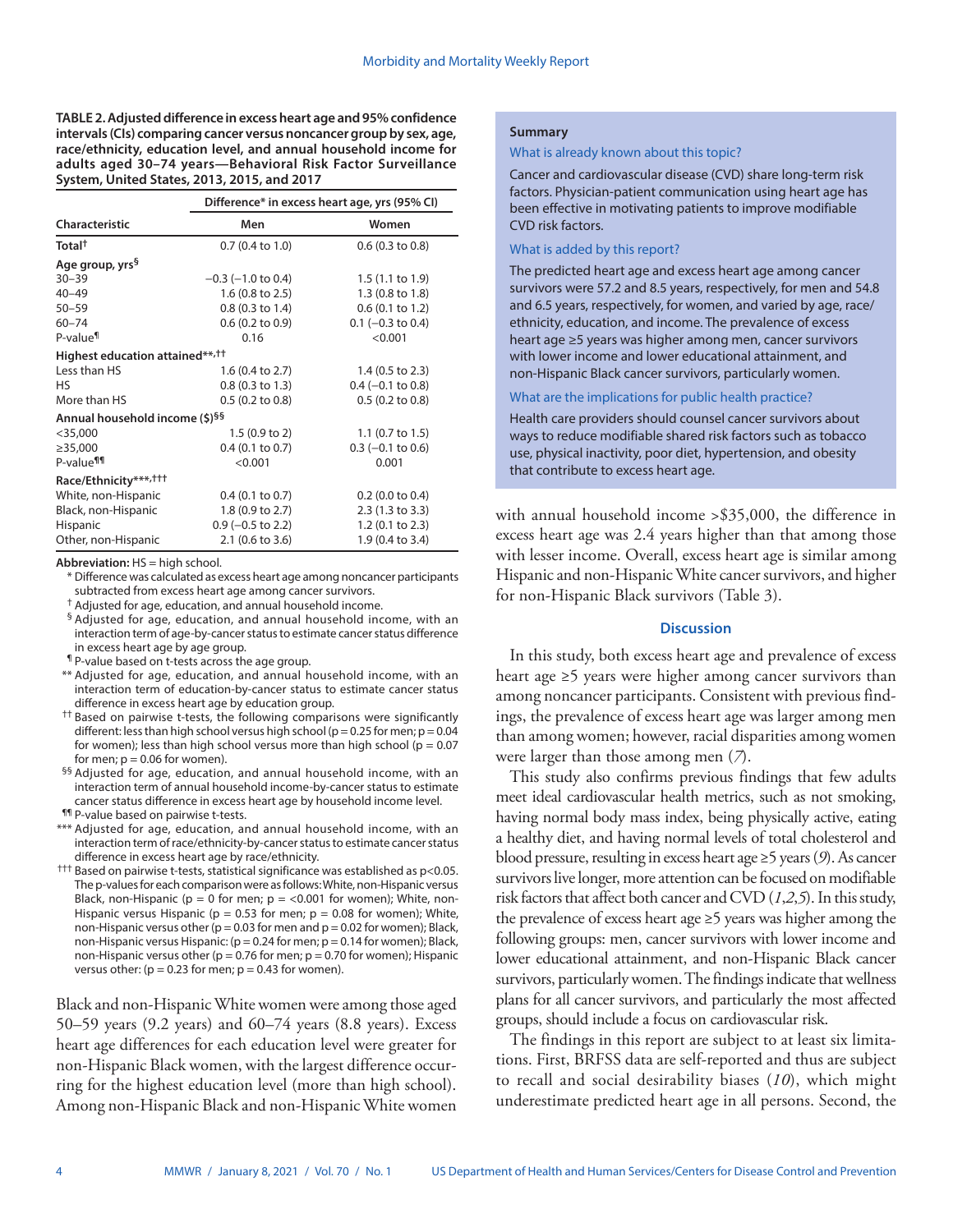**TABLE 3. Adjusted difference in excess heart age and 95% confidence intervals (CIs) comparing different race/ethnicity groups, by sex, age, education level, and annual household income for cancer survivors aged 30–74 years—Behavioral Risk Factor Surveillance System, United States, 2013, 2015, and 2017.**

|                             | Difference in excess heart age, yrs (95% CI)                |                                                  |                                                  |                                                      |                                                  |                                                  |  |  |
|-----------------------------|-------------------------------------------------------------|--------------------------------------------------|--------------------------------------------------|------------------------------------------------------|--------------------------------------------------|--------------------------------------------------|--|--|
|                             | Men                                                         |                                                  |                                                  | Women                                                |                                                  |                                                  |  |  |
| Characteristic              | <b>Black, non-Hispanic</b><br>versus<br>White, non-Hispanic | <b>Hispanic</b><br>versus<br>White, non-Hispanic | Black, non-Hispanic<br>versus<br><b>Hispanic</b> | Black, non-Hispanic<br>versus<br>White, non-Hispanic | <b>Hispanic</b><br>versus<br>White, non-Hispanic | Black, non-Hispanic<br>versus<br><b>Hispanic</b> |  |  |
| Total*                      | 4.3 (3.4 to 5.2)                                            | $-0.7$ ( $-2.1$ to 0.6)                          | 5.0 (3.4 to 6.6)                                 | 7.4 (6.5 to 8.4)                                     | $-0.7$ ( $-1.8$ to 0.4)                          | 8.2 (6.7 to 9.6)                                 |  |  |
| Age group, yrs <sup>t</sup> |                                                             |                                                  |                                                  |                                                      |                                                  |                                                  |  |  |
| $30 - 39$                   | $2.5 (-0.3 to 5.2)$                                         | $-0.7$ ( $-2.9$ to 1.5)                          | $3.1 (-0.2 to 6.5)$                              | $0.7$ (-0.9 to 2.2)                                  | $-3.5$ ( $-4.6$ to 2.5)                          | $4.2$ (2.5 to 5.9)                               |  |  |
| $40 - 49$                   | 2.6(0.4 to 4.8)                                             | $-1.7$ ( $-4.4$ to 1)                            | 4.3 (1.1 to 7.5)                                 | $4.0$ (2.2 to 5.7)                                   | $-2.3$ ( $-4.1$ to 0.4)                          | $6.2$ (3.8 to 8.7)                               |  |  |
| $50 - 59$                   | $3.8(2.0 \text{ to } 5.7)$                                  | $-0.4$ ( $-2.7$ to 1.9)                          | 4.3 (1.5 to 7.0)                                 | 9.2 (7.0 to 11.5)                                    | $-0.1$ ( $-2.7$ to 2.4)                          | 9.4 (6.0 to 12.7)                                |  |  |
| $60 - 74$                   | $4.8$ (3.6 to 6.0)                                          | $-0.7$ ( $-3.0$ to 1.6)                          | 5.5 (2.9 to 8.0)                                 | 8.8 (7.6 to 10.0)                                    | $0.8(-1.3 \text{ to } 3.0)$                      | 8.0 (5.5 to 10.4)                                |  |  |
| P-value <sup>§</sup>        | 0.09                                                        | 0.81                                             | 0.31                                             | < 0.001                                              | < 0.001                                          | < 0.001                                          |  |  |
|                             | Highest education attained <sup>¶,**</sup>                  |                                                  |                                                  |                                                      |                                                  |                                                  |  |  |
| Less than HS                | $2.4 (-0.2 to 5.0)$                                         | $-3.1$ (-6.3 to 0.1)                             | 5.5 (1.9 to 9.1)                                 | 4.6(2.1 to 7.1)                                      | $-2.6$ ( $-4.8$ to 0.3)                          | 7.2 (4.1 to 10.3)                                |  |  |
| HS.                         | $4.2$ (2.5 to 5.8)                                          | $-1.4$ ( $-3.8$ to 1)                            | 5.6 (2.7 to 8.4)                                 | 6.3 (4.7 to 7.9)                                     | $-1.5$ ( $-3.2$ to 0.1)                          | 7.8 (5.6 to 10.0)                                |  |  |
| More than HS                | $4.9$ (3.6 to 6.1)                                          | $1.0$ (-0.8 to 2.9)                              | $3.9(1.7 \text{ to } 6.1)$                       | 8.6 (7.3 to 10.0)                                    | $0.8$ (-0.8 to 2.4)                              | 7.8 (5.8 to 9.9)                                 |  |  |
|                             | Annual household income (\$) <sup>††</sup>                  |                                                  |                                                  |                                                      |                                                  |                                                  |  |  |
| $<$ 35,000                  | $4.1$ (2.7 to 5.5)                                          | $-0.5$ ( $-2.7$ to 1.8)                          | 4.6(2.1 to 7.1)                                  | 6.2 (4.6 to 7.8)                                     | $-1.6$ ( $-3$ to 0.2)                            | 7.8 (5.8 to 9.8)                                 |  |  |
| $\geq$ 35,000               | 4.7 (3.5 to 5.9)                                            | $-0.8$ ( $-2.7$ to 1.1)                          | 5.5 (3.3 to 7.7)                                 | 8.6 (7.3 to 9.9)                                     | $0.3$ (-1.6 to 2.3)                              | 8.3 (6.0 to 10.5)                                |  |  |
| P-value                     | 0.55                                                        | 0.81                                             | 0.59                                             | 0.02                                                 | 0.11                                             | 0.76                                             |  |  |

**Abbreviation:** HS = high school.

Adjusted for age, education, and annual household income.

† Adjusted for age, education, annual household income, with an interaction term of age-by-race/ethnicity to estimate racial difference in excess heart age by age group.

§ P-value based on t-tests across the age group.

¶ Adjusted for age, education, annual household income, with an interaction term of education-by-race/ethnicity to estimate racial difference in excess heart age by education groups.

\*\* Based on pairwise t-tests, statistical significance was established as p<0.05. The p-values for each comparison were as follows: less than high school versus high school (p = 0.26 for Black, non-Hispanic men versus White, non-Hispanic men; p = 0.40 for Hispanic men versus White, non-Hispanic men; p = 0.98 for Black, non-Hispanic men versus Hispanic men; p = 0.26 for Black, non-Hispanic women versus White, non-Hispanic women; p = 0.46 for Hispanic women versus White, non-Hispanic women;  $p = 0.74$  for Black, non-Hispanic women versus Hispanic women); less than high school versus more than high school ( $p = 0.09$  for Black, non-Hispanic men versus White, non-Hispanic men; p = 0.03 for Hispanic men versus White, non-Hispanic men; p = 0.44 for Black, non-Hispanic men versus Hispanic men; p = 0.01 for Black, non-Hispanic women versus White, non-Hispanic women; p = 0.02 for Hispanic women versus White, non-Hispanic women; p = 0.73 for Black, non-Hispanic women versus Hispanic women).

†† Adjusted for age, education, annual household income, with an interaction term of annual household income-by-race/ethnicity to estimate racial difference in excess heart age by household income level.

predicted heart age calculation used model-estimated systolic blood pressure rather than measured systolic blood pressure, which might introduce bias in predicted heart age estimates (*7*). Third, the nonlaboratory-based FRS used in the study might overestimate predicted heart age compared with the laboratorybased FRS (*7*). Fourth, several lifestyle choices such as sodium consumption, physical activity, and diet are not included in the FRS heart age calculation (*7*). Physical activity and diet are specifically linked to both heart disease and cancer, and their exclusion is likely to cause underestimates of predicted heart age in cancer survivors. Fifth, specific risks for some cancer survivors such as cardiotoxic treatment are not considered in the model and are likely to result in further underestimates. Finally, the definition of cancer in this study was nonspecific and could result in misclassification of some study participants.

Adult cancer survivors aged 30–74 years had higher predicted heart age than did noncancer participants, and the degree of excess heart age varied by racial/ethnic and sociodemographic groups. Cancer survivors are living longer and are more likely to experience long-term side effects from therapy that require

treatment from multiple types of physicians (*5*). The management of cardiovascular complications and involvement of cardiologists in the integrated approach of cardio-oncology is becoming more important given the steady increase in cancer survival, and the literature suggests the use of a low threshold for referral to a cardio-oncologist or cardiologist (*4*,*5*). The use of predicted heart age by physicians to encourage cancer survivors to improve modifiable risk factors and make heart-healthy choices, such as tobacco cessation, regular physical activity, and a healthy diet to maintain a healthy weight, can engage survivors in informed cancer care planning after diagnosis. In addition, physicians can consider additional components and complications of cancer survivorship, such as mental, social, and financial issues, when formulating a survivorship plan. Cancer survivors might experience numerous macro-level challenges and barriers, which can be included in future analyses to determine potential effect on heart age. By determining and communicating predicted heart age of cancer survivors at a personal level, cancer care teams can provide education to prevent long-term cardiovascular complications and improve quality of life and heart outcomes for cancer survivors.